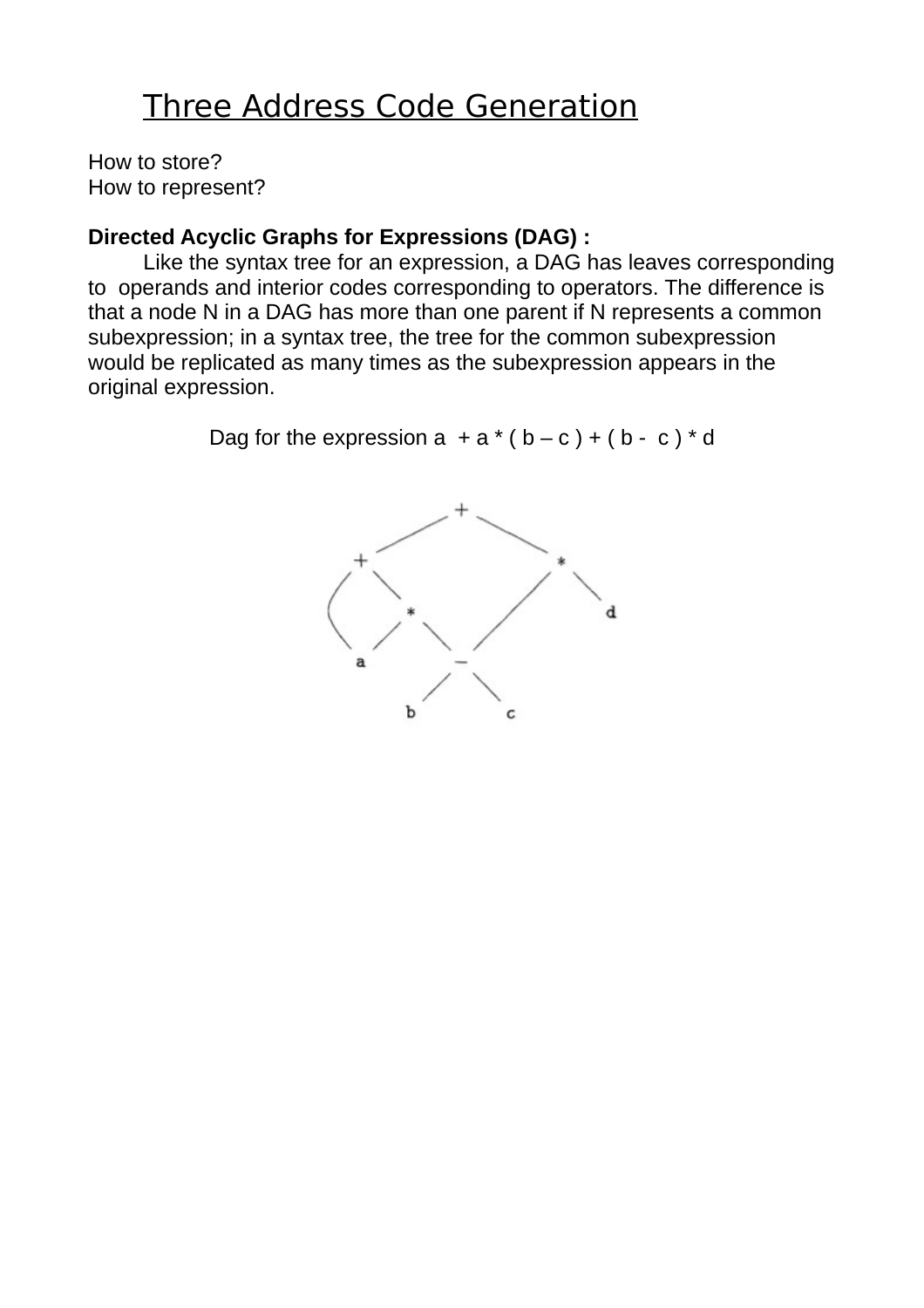## **Representations of 3 address code**

Three representations are called "quadruples," triples," and "indirect triples."

#### 1. Quadrapules

A quadruple has four fields, which we call op, arg,, arg2,

and result. The op field contains an internal code for the operator. For instance, the three-address instruction  $x = y + x$  is represented by placing + in op, y in op1, z in op2 and x in result

|                        |   |                   |                   | op    | $arg_1$        |                | $arg_2$ result |
|------------------------|---|-------------------|-------------------|-------|----------------|----------------|----------------|
| t1                     | Ħ | minus c           | 0                 | minus | $\mathbf{C}$   |                | $\tau_1$       |
|                        |   | $t_2 = b * t_1$   |                   |       | b              |                | ${\tt t}_2$    |
|                        |   | $t_3$ = minus c   | 2                 | minus | c              |                | ${\tt t}_3$    |
|                        |   | $t_4 = b * t_3$   | 3                 |       | b              | $\mathtt{t}_3$ | t4             |
|                        |   | $t_5 = t_2 + t_4$ | 4                 |       | $\mathtt{t}_2$ | U4             | ${\tt t}_5$    |
|                        |   | $a = t_5$         | 5                 |       | $t_{5}$        |                | a              |
|                        |   |                   |                   |       |                |                |                |
| (a) Three-address code |   |                   | Quadruples<br>(b) |       |                |                |                |

#### 2. Triples

A triple has only three fields, which we call op, op1, and op2.



#### 3. Indirect Triples

Indirect triples consist of a listing of pointers to triples, rather than a listing of triples themselve